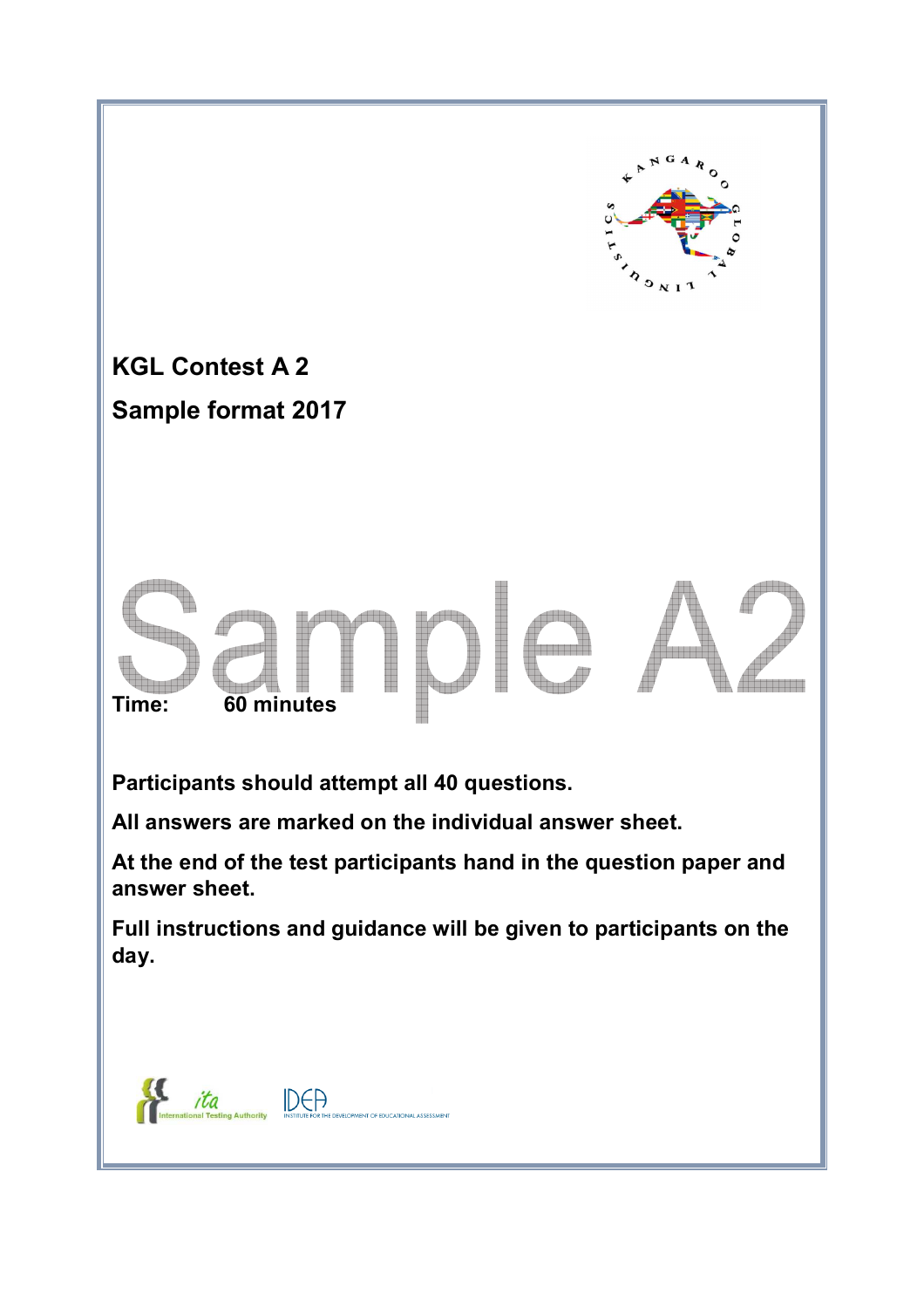## **▪ Part 1 ▪**

### **Questions 1 – 10**

Complete the exchanges. For questions **1 - 10** choose **a, b** or **c**.

Mark the answers on your answer sheet.

## **1 Why do you like living here?**

- **a)** Because it is not a good place to live.
- **b)** The food is terrible.
- **c)** The people are really friendly.

### **2 Did you take my pen by mistake?**

- **a)** Yes, but I didn't like him.
- **b)** It wasn't me!
- **c)** I am going to take it tomorrow.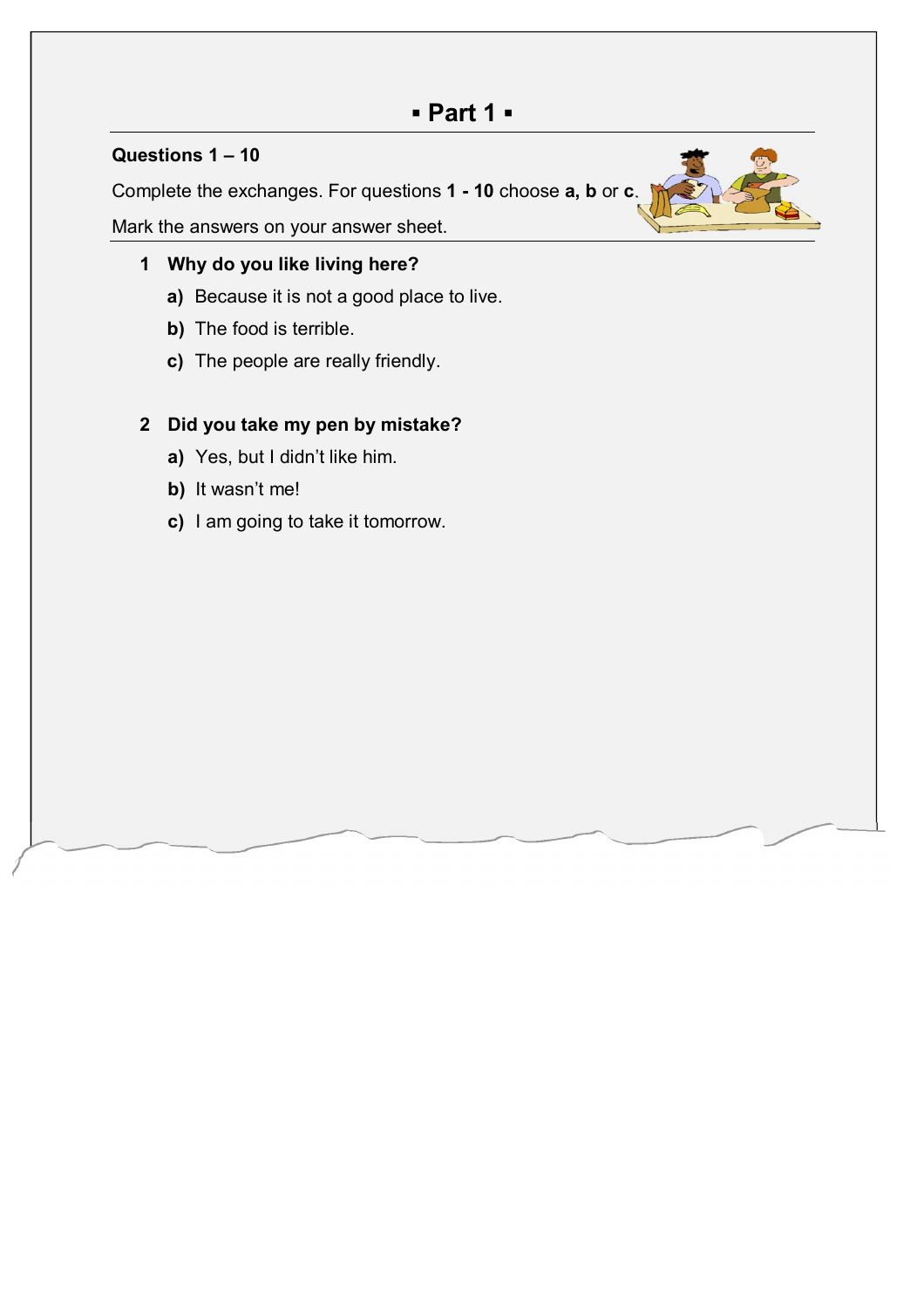## **Questions 11 – 15**

What does the notice say? For questions **11 – 15**, mark the answers **a, b** or **C** on your answer sheet.



**a)** Tickets are only sold outside **b)** There are no more tickets **c)** You can only buy tickets here



- **a)** The door cannot open because it is closed
- **b)** You can close this door to keep warm
- **c)** You must not leave the door open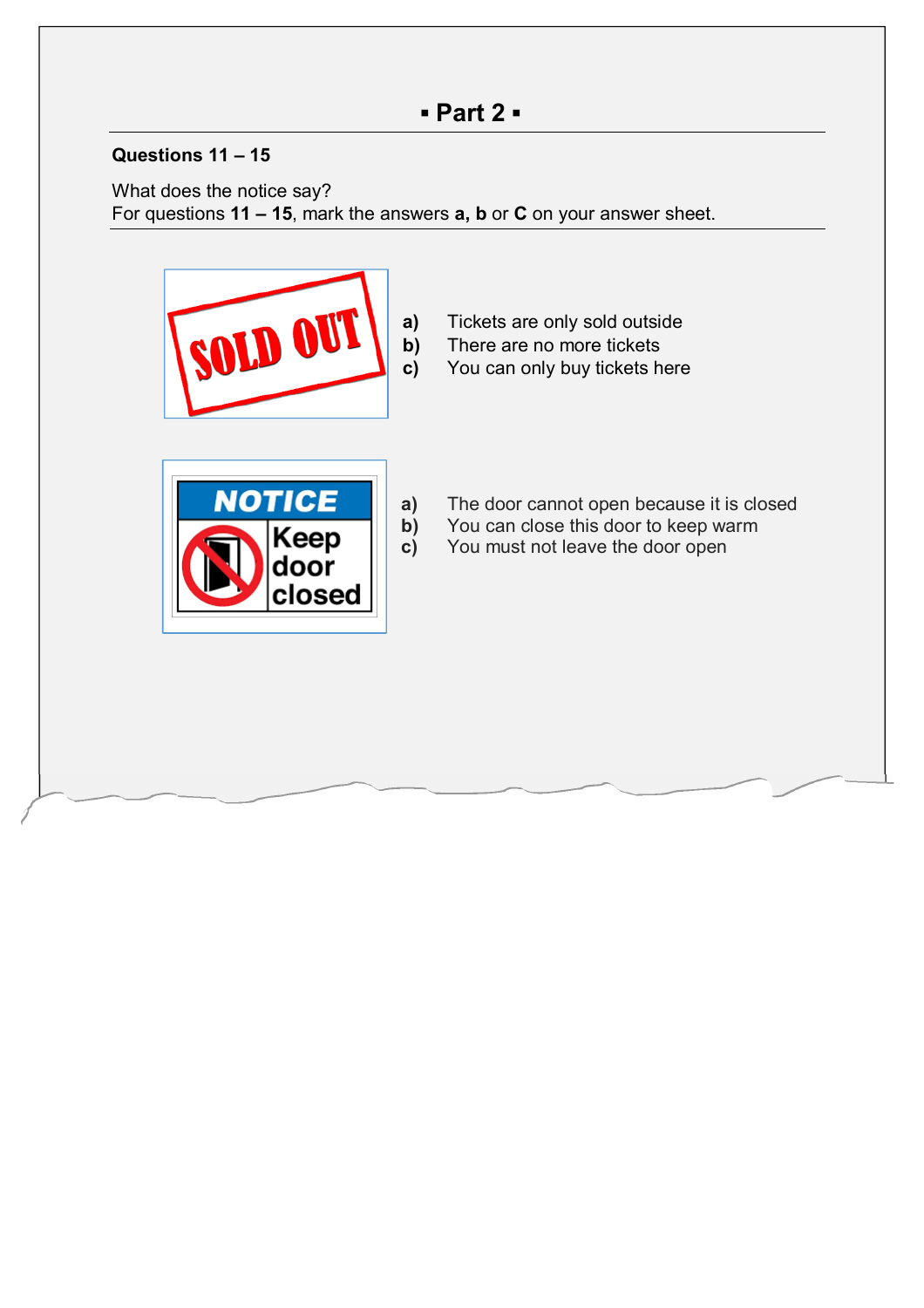### **Questions 16 – 20**

Every month our school magazine talks to people about their jobs. This month two bus drivers tell us about their work.

Read the article and answer questions **16 - 20**. Mark the answers **a, b, c** or **d** on your answer sheet.

## **The School Magazine**

#### **Driver A**

Well, the pay is good but not great. Of course you must have a special driver's license which is about four times more expensive than a normal driver's license and more difficult to get. You must also learn different parts of the bus if you want to pass the driving test.

And, believe it or not, you must be able to park the bus beside another bus in the station. Now that is difficult!

#### **Driver B**

I've been doing the job for nearly 20 years. It can be one of the most enjoyable jobs because you are helping people to and from their jobs, important appointments and shopping. It can also be a difficult job because people get angry if the bus is late, children often cry and scream on the bus, some people refuse to pay the fare. A bus driver must pay attention to the road of course. Yesterday a man walked in front of my bus and didn't see me because he was talking on his mobile phone.



- **16** Why does **driver B** like his job?
	- **a)** He likes shopping.
	- **b)** He thinks people are nice.
	- **c)** He likes helping people.
	- **d)** He has been doing it for nearly 20 years.

**17** What does **driver A** say about getting a driver's licence?

- **a)** It is not expensive.
- **b)** It is only for bus drivers.
- **c)** It costs a lot more than any other driving licence.
- d) It is less difficult for him.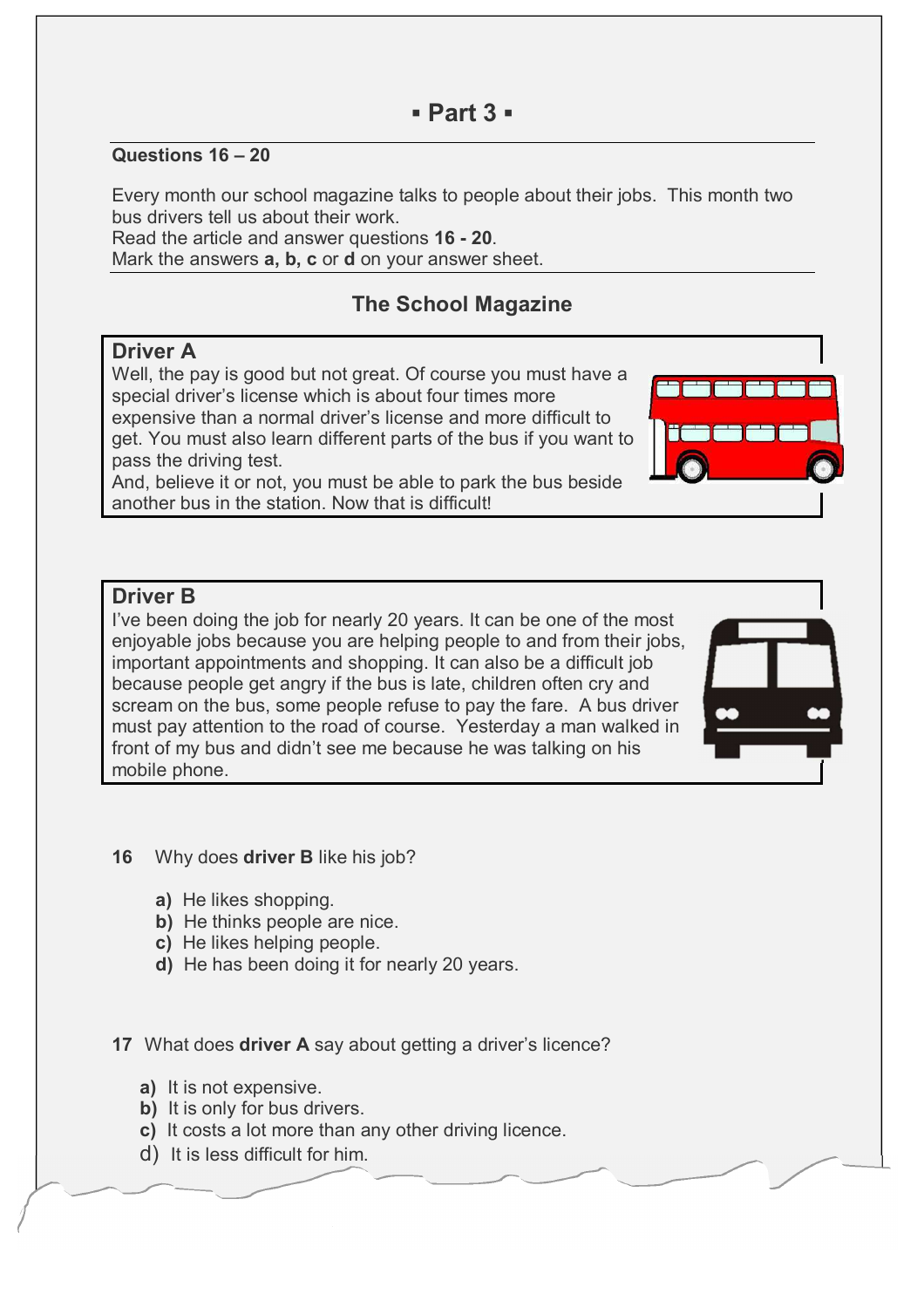## **▪ Part 4 ▪**

### **Questions 21 – 25**

Read the story below.

For questions **21 – 25** choose the best answer **a, b**, **c** or **d** for each space. Mark the answers on your answer sheet.



## **Summer at the Beach**

Every summer my family and I \_\_\_ **(21)** to the same beach for our holidays. Sometimes, we \_\_\_ **(22)** at the beach all day but not in the sun all the time. Usually, we swim and then \_\_\_ **(23)** lunch in a restaurant near the sea. When we go to bed we are always \_\_\_\_ **(24)** but happy. I hope we can go back to the \_\_\_\_\_ **(25)** place this year.

| 21 | a) run  | b) sit  | c) climb | d) go  |
|----|---------|---------|----------|--------|
| 22 | a) stay | b) live | c) like  | d) can |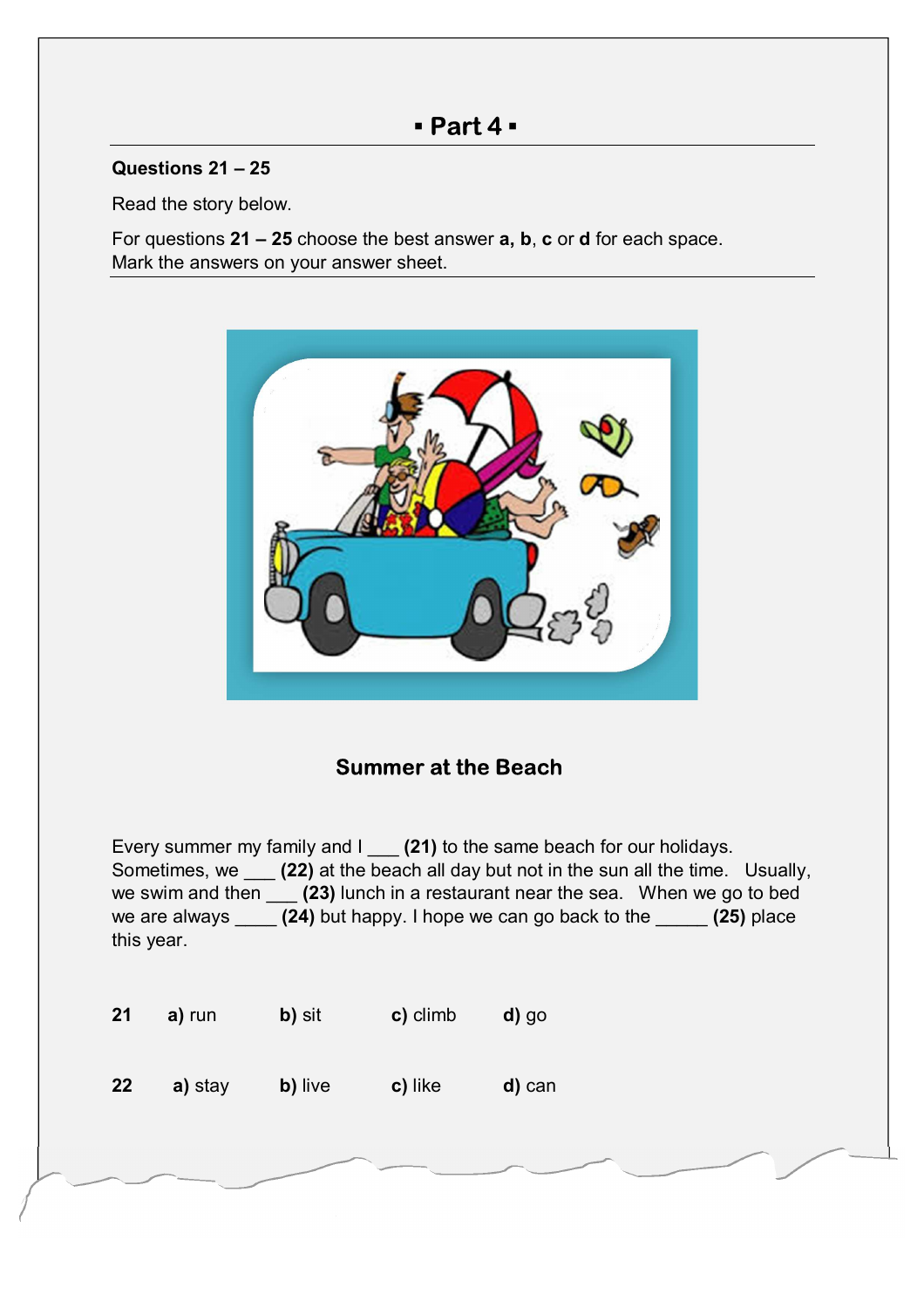# **▪ Part 5 ▪**

| Questions 26 - 35                                             |                                                                     |       |    |      |  |              |      |  |  |
|---------------------------------------------------------------|---------------------------------------------------------------------|-------|----|------|--|--------------|------|--|--|
| For questions $26 - 35$ choose the best answer $a, b, o, c$ . |                                                                     |       |    |      |  |              |      |  |  |
|                                                               | Mark the answers on your answer sheet.                              |       |    |      |  |              |      |  |  |
| 26                                                            | Alan opened his birthday presents with a (26) smile on<br>his face. |       |    |      |  |              |      |  |  |
|                                                               | a)                                                                  | small | b) | sad  |  | C)           | big  |  |  |
| 27                                                            | The first one was a skateboard  (27) his uncle, Tom.                |       |    |      |  |              |      |  |  |
|                                                               | a)                                                                  | to    | b) | with |  | $\mathbf{c}$ | from |  |  |
|                                                               |                                                                     |       |    |      |  |              |      |  |  |
|                                                               |                                                                     |       |    |      |  |              |      |  |  |
|                                                               |                                                                     |       |    |      |  |              |      |  |  |
|                                                               |                                                                     |       |    |      |  |              |      |  |  |
|                                                               |                                                                     |       |    |      |  |              |      |  |  |